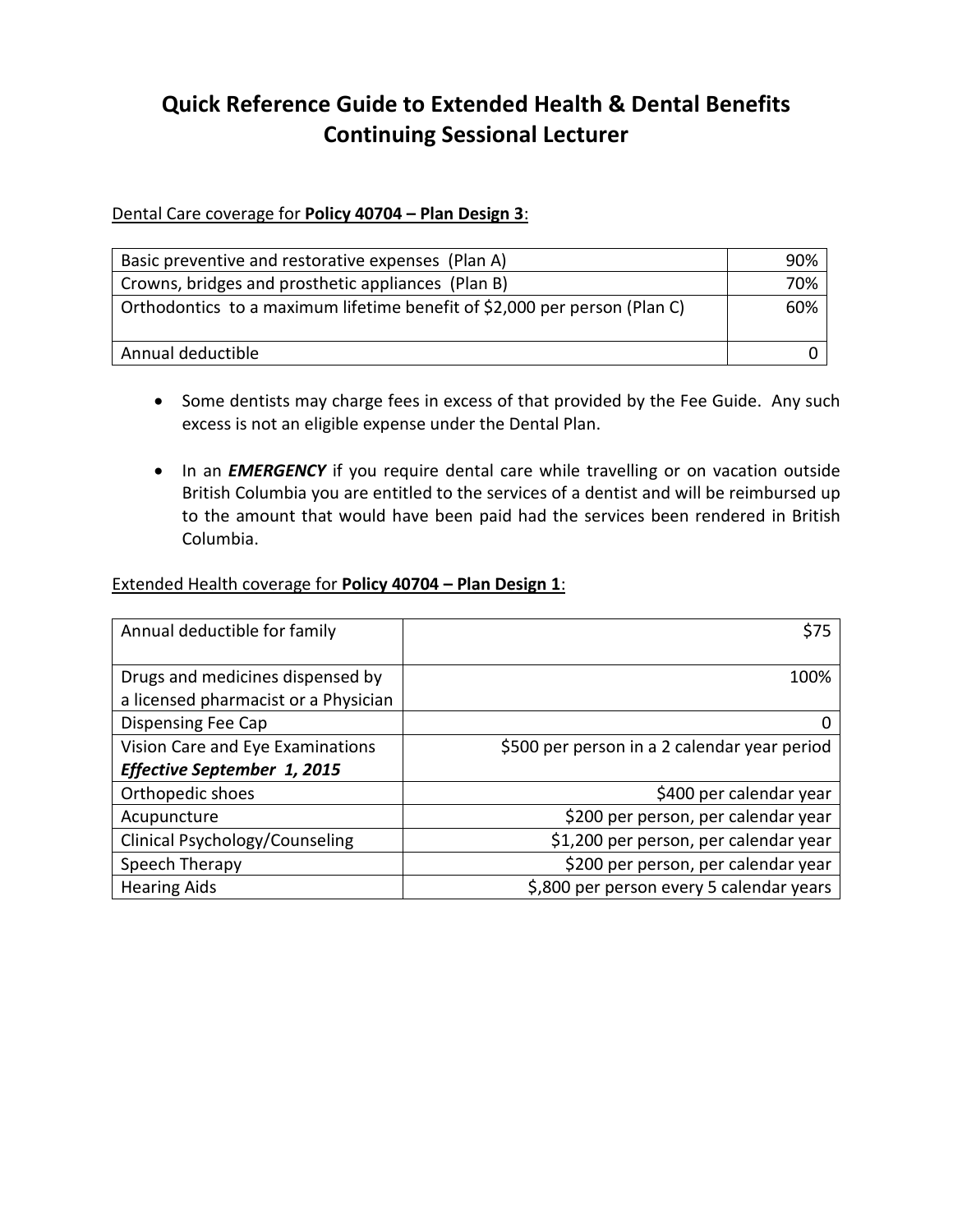| <b>Chiropractor Services</b><br>Naturopathic Services | \$30.00 per visit for the first 12 visits in a calendar year,<br>to a maximum of \$500* per person in any calendar year.<br>(*Effective April 1, 2017 combined Chiropractor and<br>Naturopath to a \$700 maximum per Calendar year with<br>existing per visit limits).<br>\$20.00 per visit for the first 12 visits in a calendar year,<br>and then the full cost, as is reasonable and customary,<br>for each visit over 12 in a calendar year, to a maximum<br>of \$500* per person in any calendar year. (*Effective<br>April 1, 2017 combined Chiropractor and Naturopath to<br>a \$700 maximum per Calendar year with existing per |
|-------------------------------------------------------|-----------------------------------------------------------------------------------------------------------------------------------------------------------------------------------------------------------------------------------------------------------------------------------------------------------------------------------------------------------------------------------------------------------------------------------------------------------------------------------------------------------------------------------------------------------------------------------------------------------------------------------------|
|                                                       | visit limits).<br>\$30.00 per visit for the first 12 visits in a calendar year,                                                                                                                                                                                                                                                                                                                                                                                                                                                                                                                                                         |
| Physiotherapy                                         | and then the full cost, as is reasonable and customary,<br>for each visit over 12 in a calendar year, to a maximum<br>of \$500* per person in any calendar year. (*Effective<br>April 1, 2017 combined Massage & Physiotherapy<br>benefits to a \$750 maximum per Calendar year with<br>existing per visit limits).                                                                                                                                                                                                                                                                                                                     |
| Massage Therapy                                       | \$30.00 per visit for the first 12 visits in a calendar year,<br>and then the full cost, as is reasonable and customary,<br>for each visit over 12 in a calendar year, to a combined<br>maximum of \$250* per person in any calendar year.<br>(*Effective April 1, 2017 combined Massage &<br>Physiotherapy benefits to a \$750 maximum per<br>Calendar year with existing per visit limits).                                                                                                                                                                                                                                           |
| Podiatrist                                            | \$32.50 per visit for the first 12 visits in a calendar year,<br>and then the full cost, as is reasonable and customary,<br>for each visit over 12 in a calendar year, to a maximum<br>of \$500 per person in any calendar year.                                                                                                                                                                                                                                                                                                                                                                                                        |
| Emergency out-of-province benefits                    | While traveling or on vacation outside British<br>Columbia, benefits are payable for the expenses<br>incurred IN AN EMERGENCY ONLY and when ordered<br>by the attending Physician (emergency means a<br>sudden unexpected injury or an acute episode of<br>disease that requires immediate treatment or surgery.                                                                                                                                                                                                                                                                                                                        |
| <b>Emergency Travel Assistance</b>                    | In emergencies which occur while you (and your<br>eligible dependents) are traveling, Medi-Assist will<br>coordinate assistance.                                                                                                                                                                                                                                                                                                                                                                                                                                                                                                        |

**The above information is intended to be a descriptive outline only. All provisions of the Plan are subject to the terms and conditions of the contract issued to the University by Pacific Blue**